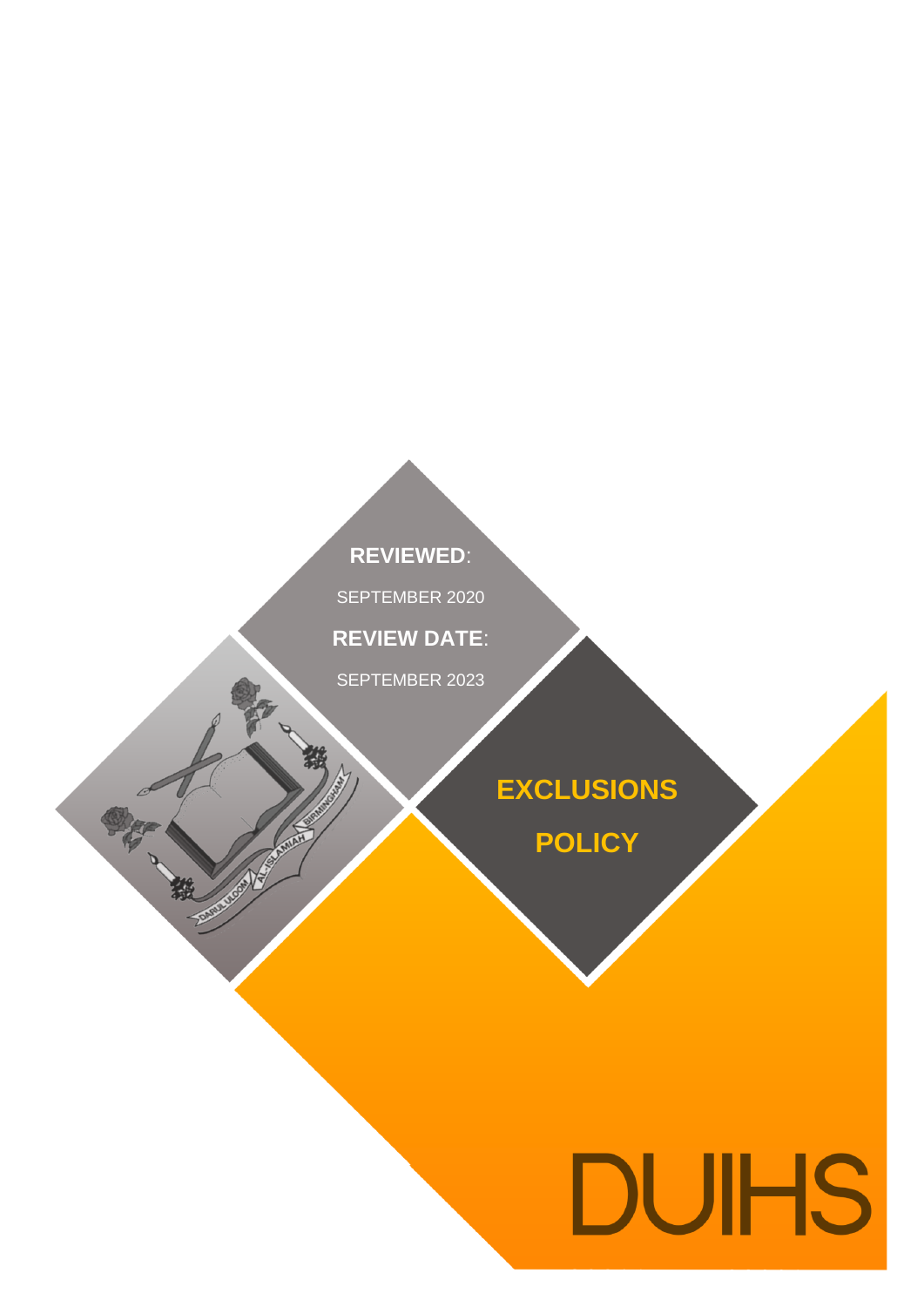#### **Covid-19 Impact**

It is to be noted that in light of measures pertaining to Covid-19, where it is the case that an individual is inadherent to social measuring distances and is perceived a clear threat to its operation, the school reserves the obligation and right to exclude the student with immediate effect. The duration or permanence will be determined by the severity of actions committed against the measures.

#### **Introduction**

At Darul Uloom good discipline is an essential part of a pupil's life in the school. This guarantees that all pupils can benefit from the opportunities provided by our education.

To maintain discipline at Darul Uloom, the school follows the behaviour policy with coherent forms of sanctions to deal with behavioural failings. By parameters outlined in this policy, we provide an all exhausted opportunities to our pupils to rectify their behaviour. Exclusion will only be used as a last resort in response to a serious breach, or persistent breaches, of the school's behaviour policy; and where allowing the pupil to remain in school would seriously harm the education or welfare of the pupil or others in the school.

When a decision to exclude a pupil is made, DUIHS will ensure the decision is lawful, reasonable and fair. Exclusion will be made purely on the basis of irredeemable action and all measures are in place to avoid any form of discrimination on all accounts with the Equality Act 2010 in full respect and application. We will also consider the fair treatment of pupils from groups who are vulnerable to exclusion.

A pupil can be excluded for the following reasons:

- A serious breach, or persistent breaches, of the school's behaviour policy
- Where allowing the pupil to remain in school would seriously harm the education or welfare of the pupil or others in the school
- Pupils whose behaviour at lunchtime/break time/prayer time is very disruptive
- The behaviour of pupils outside school can be considered as grounds for exclusion
- Any student who is deemed a consistent disruption to his class and peers may be excluded
- Regularly missing school or classes/lessons
- Possession of drugs
- Possession of weapons
- Verbal abuse to staff and others
- Verbal abuse to pupils
- Physical abuse to/attack on staff
- Physical abuse to/attack on pupils
- Indecent behaviour
- Damage to property
- Misuse of illegal drugs
- Misuse of other substances
- Theft
- Serious actual or threatened violence against another pupil or a member of staff
- Sexual abuse or assault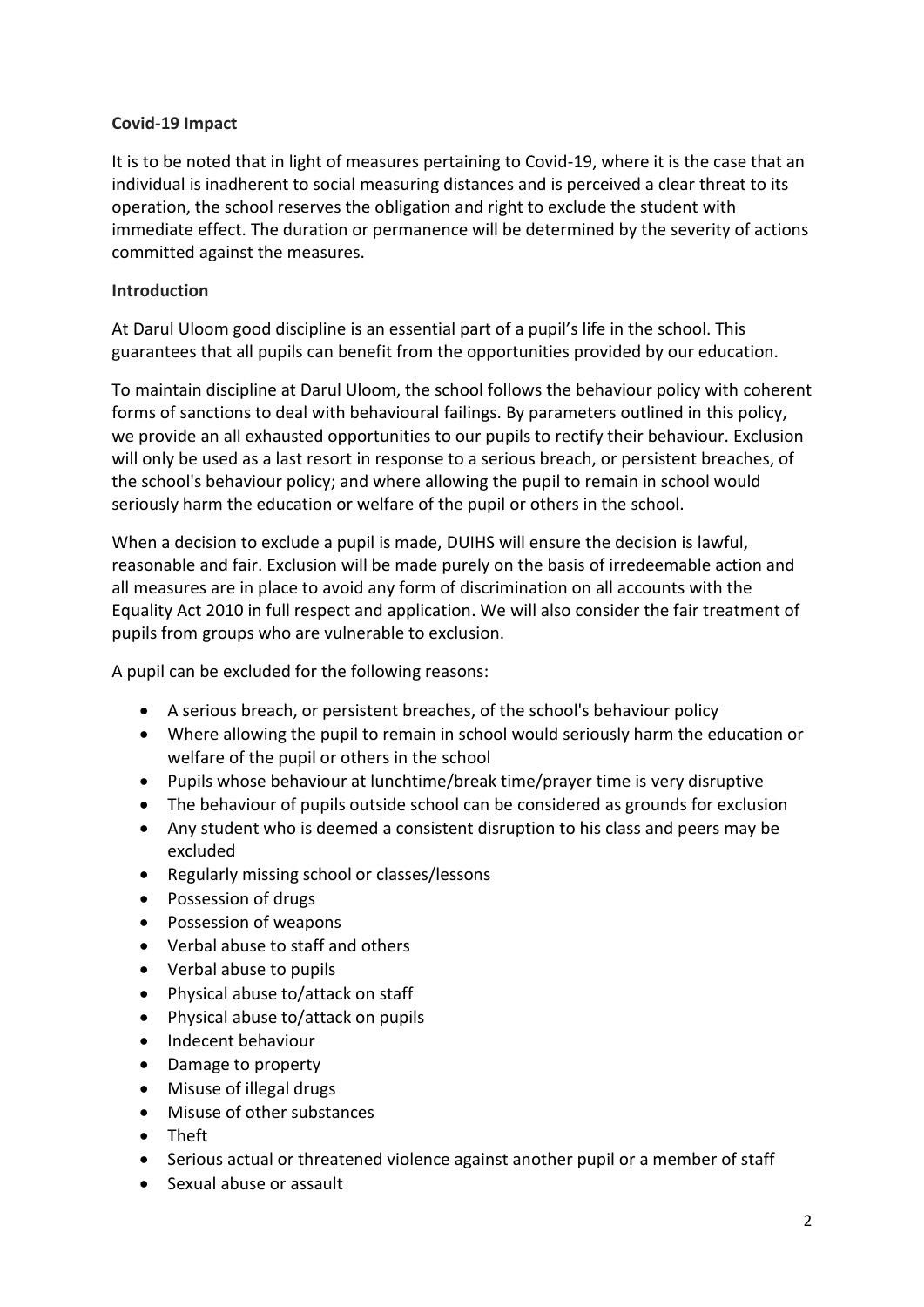- Supplying an illegal drug
- Carrying an offensive weapon
- Arson
- Unacceptable behaviour which has previously been reported and for which school sanctions and other interventions have not been successful in modifying the pupil's behaviour.

This is not an exhaustive list and there may be other situations where the Headteacher makes the judgement that exclusion is an appropriate sanction.

#### **Exclusion procedure**

#### **Internal exclusions**

The headteacher may take the decision to internally exclude a pupil if (a) being in the school would not harm the rights of others, (b) the investigation into the matter concerned is concluded and resolved, (c) if the action for exclusion is of a less-than-severe nature e.g. concerns of immaturity rather than more severe concerns such as bullying, (d) if parents and headteacher agree that an out-of-school exclusion would be inconducive to both learning and redemption.

#### **Short Term exclusions**

Short-term exclusions will usually be between one and three days depending on the severity of the action that ensued the decision.The DfE regulations allow the Headteacher to exclude a pupil for one or more fixed periods not exceeding 45 school days in any one school year.

- 1. Following exclusion parents are contacted immediately where possible. A letter will be sent to parents with details of the exclusion.
- 2. Parents have a right to make representations to the Trustee in charge of the school.
- 3. A return to school meeting will be held following the conclusion of the exclusion and the process will involve the Trustee of the school, Headteacher and other staff where appropriate.
- 4. The excluded pupil will return to school following the meeting with set conditions that will, in most cases, include a behaviour management report; *green* or *red*  depending on the severity and/or nature of the exclusion
- 5. During the course of a fixed term exclusion, where the pupil is to be at home, parents are advised that the pupil is not allowed on the school premises, and that daytime supervision is their responsibility as parents/guardians.
- 6. Records relating to exclusions will be stored confidentially.

#### **Permanent Exclusion**

The decision to exclude a pupil permanently is a serious one. There are two main types of situation in which permanent exclusion may be considered:

1. The first is a final, formal step in a concerted process for dealing with disciplinary offences following the use of a wide range of other strategies, which will have been used without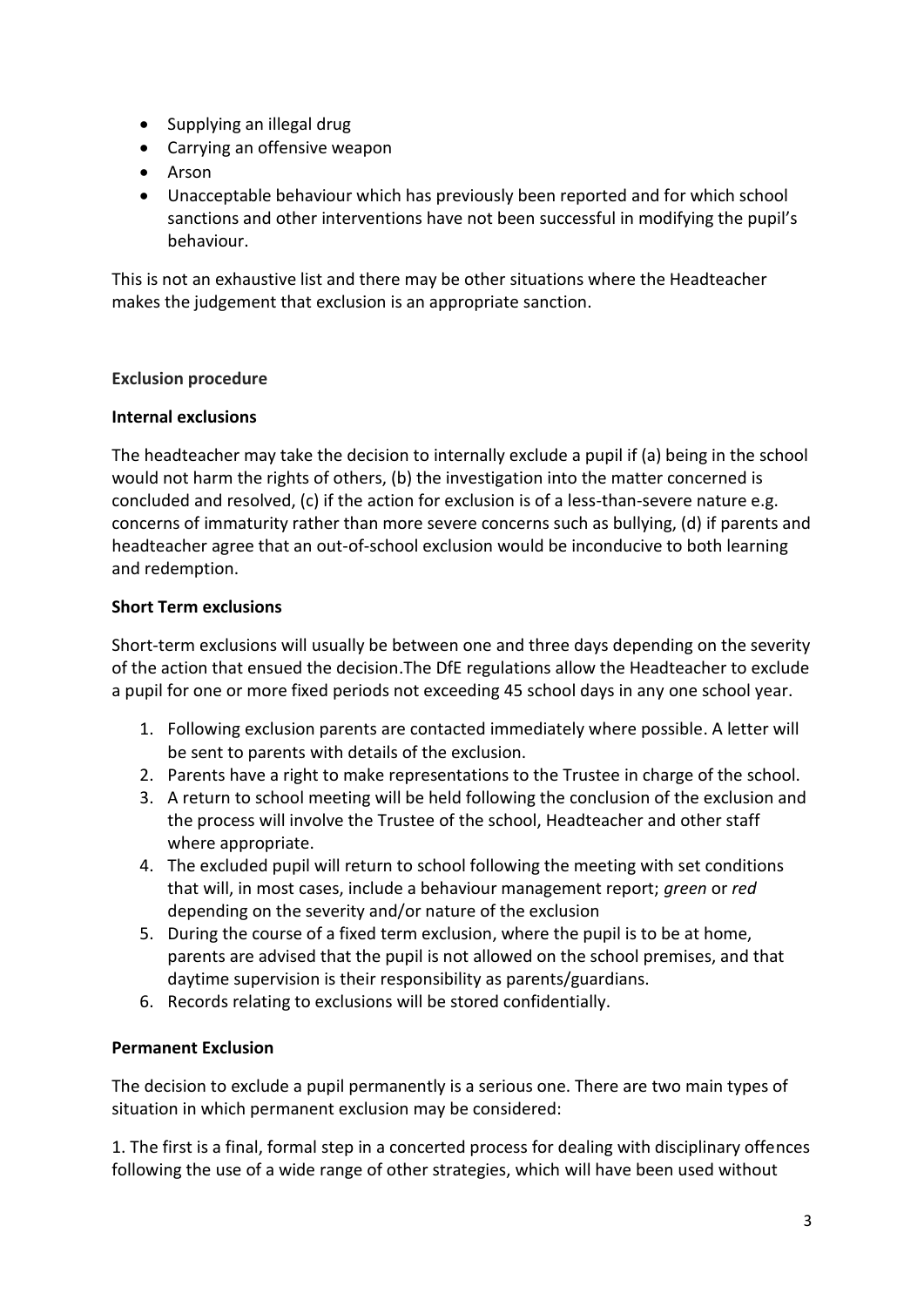success. It is an acknowledgement that all available strategies have been exhausted and is used as a final resort. This would include persistent and defiant misbehaviour including bullying (which would include racist or homophobic bullying) or repeated possession and/or use of an illegal drug on school premises.

2. The second is where there are exceptional circumstances and it is not appropriate to implement other strategies and where it could be appropriate to permanently exclude a pupil for a first or 'one off' offence.

These might include:

- Serious actual or threatened violence against another pupil or a member of staff
- Sexual abuse or assault
- Supplying an illegal drug
- Carrying an Offensive Weapon (Offensive weapons are defined in the Prevention of Crime Act
- Arson

When an exclusion of a pupil is made we will:

- Notify the local authority
- Without delay, notify parents of the exclusion and the reasons for it in writing
- Inform the parents' of their rights to make representations about the exclusion to the Headteacher and that parents have a right to attend a meeting

The Headteacher of the school will remove a pupil's name from the school admissions register if:

- 10 school days have passed since the parents were notified
- The decision to uphold a permanent exclusion has been made
- No application has been made for an independent review panel

These instances are not exhaustive but indicate the severity of such offences and the fact that such behaviour seriously affects the discipline and well- being of the School.

General factors the School considers before making a Decision to Exclude Before deciding whether to exclude a student either permanently or for a fixed period the Headmaster (or his Deputy) will:

• Ensure appropriate investigations have been carried out

• Consider all the evidence available to support the allegations and take into account other relevant school policies

• Allow the student to give her/his version of events

• Check whether the incident may have been provoked, for example by bullying or by racial or sexual harassment If the Headmaster (or his Deputy) is satisfied that on the balance of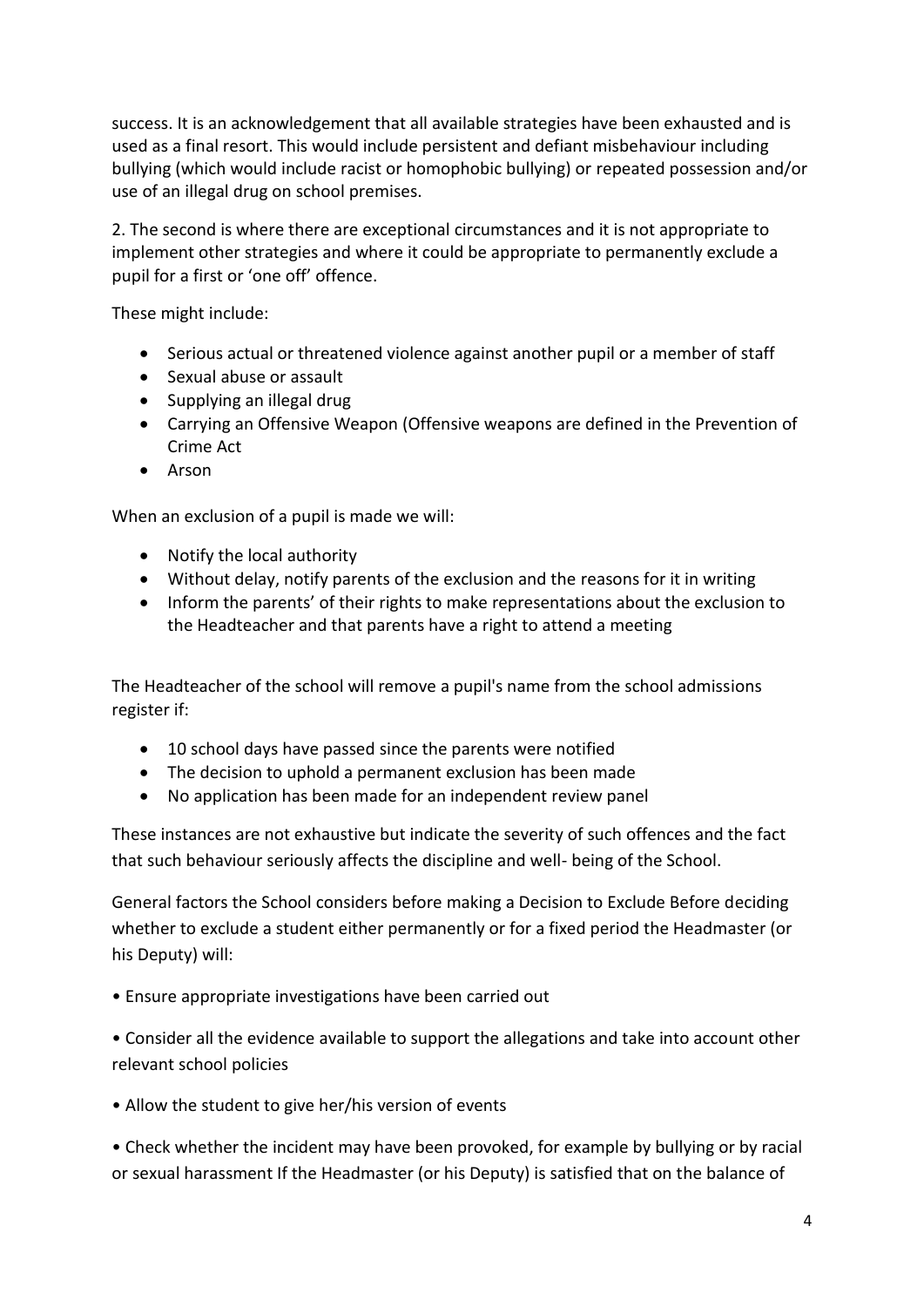probabilities the student did what he or she is alleged to have done, exclusion is likely to be the outcome.

Exercise of Discretion In reaching a decision, the Headmaster (or his Deputy) will always look at each case on its own merits. Therefore, a tariff system, fixing a standard penalty for a particular action, is both unfair and inappropriate.

In considering whether permanent exclusion is the most appropriate sanction, the Headmaster will consider:

a) the gravity of the incident, or series of incidents, and whether it constitutes a serious breach of the School's Student Behaviour Management Policy and

b) the effect that the student remaining in the School would have on the education and welfare of other students and staff Nonetheless, in the case of a student found in possession of an offensive weapon or illegal substances, whether there is an intention to use it or not, it is the School's usual policy in this particularly serious matter to issue a permanent exclusion.

In line with its statutory duty, these same two tests of appropriateness will form the basis of the deliberations of the Appeals Panel when considering the Headmaster's decision to exclude

#### **Behaviour Outside School**

A students' behaviour outside School on school "business" for example travelling to and from school, school trips and journeys, sports fixtures or a work experience placement is subject to the School's Behaviour Management and Exclusions Policy.

Inappropriate behaviour in these circumstances will be dealt with as if it had taken place in School. If students' behaviour in the vicinity or School community, or on a journey to and from school is below expectation and meets the School criteria for exclusion then the Headmaster (or his Deputy) may decide to exclude.

Drug Related Exclusions In making a decision on whether or not to exclude for a drugrelated offence the Headmaster (or his Deputy) will have regard to the School's stance on drugs as communicated to all students and parents. The decision will depend on the circumstances of the incident and the information available. The Headmaster (or his Deputy) will make a judgment set against the School's stance on Drugs which is zero tolerance.

Appeals If parents wish to appeal the decision to exclude the matter will be referred to the Trustee in charge. The Appeals Panel will normally consist of three persons. However, providing there is an agreement from the Parent(s)/Guardian who is/are making the appeal, an Appeals Panel may be convened and constitute less than three persons. This would need to be confirmed in writing to the Trustee.

Appeal Panel hearings would normally be convened within 15 school/working days from the date of the exclusion.